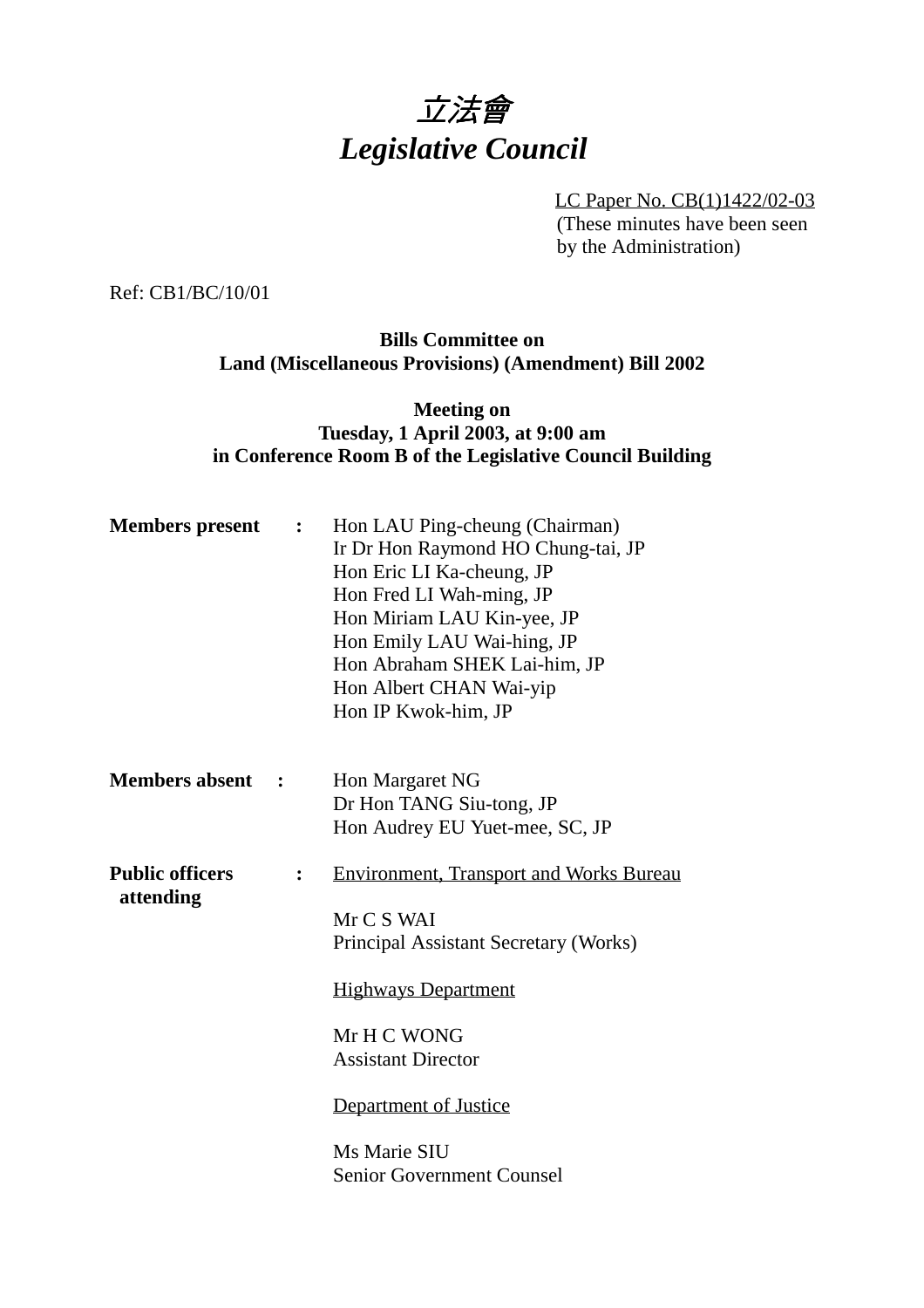|               |                                                                                                                                                                                                                     | <b>Clerk in attendance</b>                                                                                               | : Mr Andy LAU<br>Chief Assistant Secretary (1) 2     |                                                                                                                      |  |  |
|---------------|---------------------------------------------------------------------------------------------------------------------------------------------------------------------------------------------------------------------|--------------------------------------------------------------------------------------------------------------------------|------------------------------------------------------|----------------------------------------------------------------------------------------------------------------------|--|--|
|               |                                                                                                                                                                                                                     | <b>Staff in attendance</b><br>$\ddot{\cdot}$                                                                             | Miss Kitty CHENG<br><b>Assistant Legal Adviser 5</b> |                                                                                                                      |  |  |
|               |                                                                                                                                                                                                                     |                                                                                                                          | Ms Queenie YU<br>Senior Assistant Secretary (1)6     |                                                                                                                      |  |  |
| <b>Action</b> | I                                                                                                                                                                                                                   | <b>Confirmation of minutes of meeting</b><br>(LC Paper No. CB(1)1209/02-03<br>- Minutes of meeting held on<br>18.3.2003) |                                                      |                                                                                                                      |  |  |
|               |                                                                                                                                                                                                                     | The minutes of the meeting held on 18 March 2003 was confirmed.                                                          |                                                      |                                                                                                                      |  |  |
|               | $\mathbf{I}$<br><b>Meeting with the Administration</b><br>(LC Paper No. $CB(1)1205/02-03(01)$ - Information paper provided by<br>the Administration in response to<br>issues raised at the meeting on<br>18.3.2003; |                                                                                                                          |                                                      |                                                                                                                      |  |  |
|               |                                                                                                                                                                                                                     |                                                                                                                          | LC Paper No. CB(1)1247/02-03(01) -                   | Supplementary<br>information<br>provided by the Administration<br>about the Committee<br><b>Stage</b><br>Amendments; |  |  |
|               |                                                                                                                                                                                                                     |                                                                                                                          |                                                      | LC Paper No. CB(1)1247/02-03(02) - Submission from New World<br>Telecommunications Limited);                         |  |  |
|               | LC Paper No. $CB(1)1347/02-03(01)$ - Submission from the Hongkong                                                                                                                                                   |                                                                                                                          |                                                      | Electric Co Ltd;                                                                                                     |  |  |
|               | LC Paper No. CB(3)541/01-02<br>- The Bill;                                                                                                                                                                          |                                                                                                                          |                                                      |                                                                                                                      |  |  |
|               |                                                                                                                                                                                                                     | (Annex)<br>$\mathbf{1}$<br>to<br>$CB(1)856/02-03(01))$                                                                   | Paper<br>LC                                          | No. - Committee Stage amendments to<br>the Bill as at 10 February 2003;<br>and                                       |  |  |
|               |                                                                                                                                                                                                                     |                                                                                                                          |                                                      | - Committee Stage amendments to<br>the Bill as at 31 March 2003)                                                     |  |  |
|               | 2.                                                                                                                                                                                                                  |                                                                                                                          |                                                      | The Bills Committee deliberated (index of proceedings attached at <b>Annex A</b> ).                                  |  |  |

3. The Bills Committee requested the Administration to provide further information on the following to facilitate their consideration of the Bill: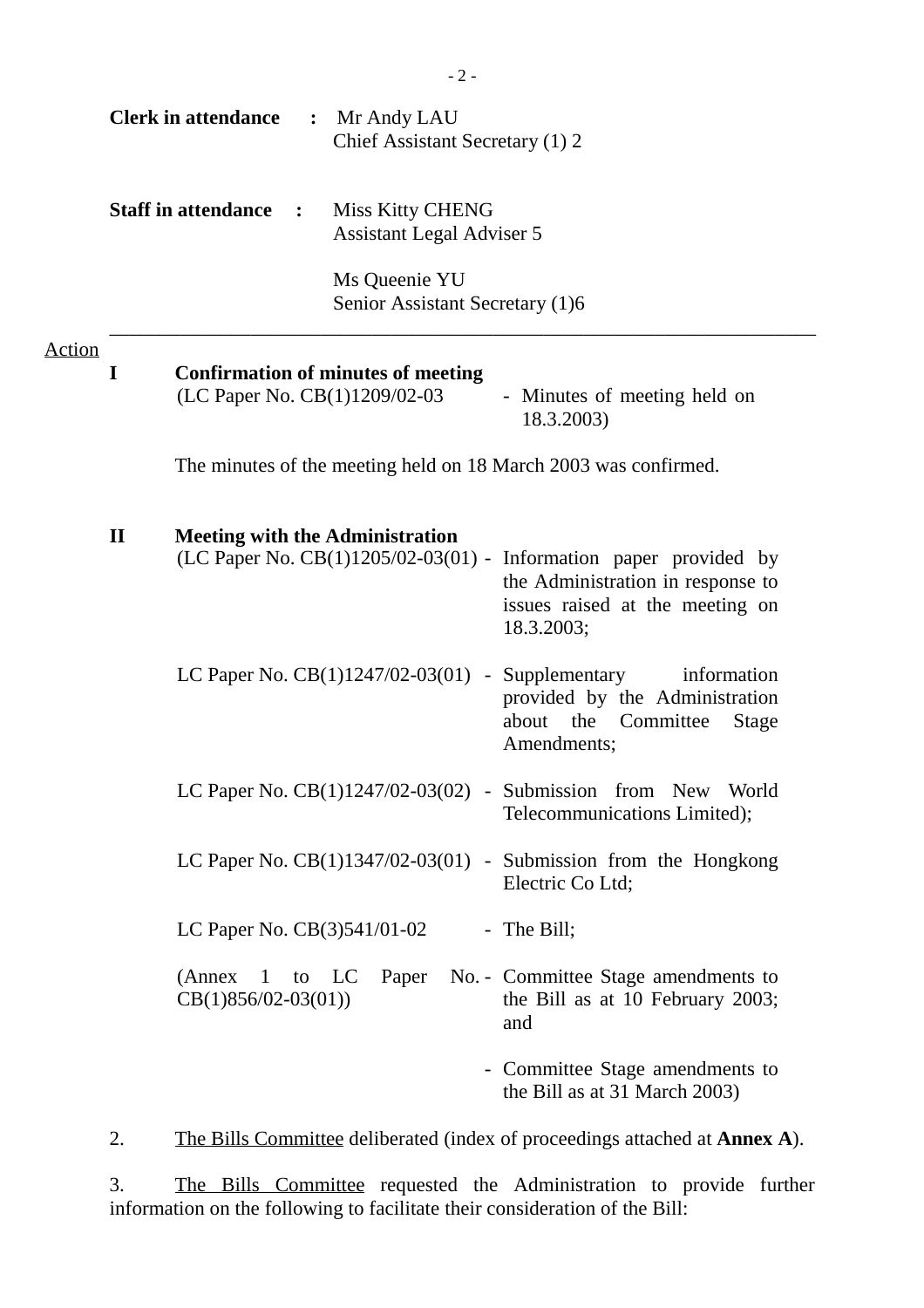- (a) To consider re-drafting the new section  $10Q(5)(b)$  to make clear that the scope of the term "excavation concerned" included "works within the excavation concerned";
- (b) To provide further information on the excavation works behind Regal Hong Kong, including the works undertaken by the Drainage Services Department during the period between 22 February and 25 March 2003, the actual progress of the works vis-à-vis the original programme, the expected completion date of the project and the target date when the works site could be temporarily re-opened to traffic;
- (c) To consider including a new criteria for the purpose of granting an exemption under the new section 10AA to stipulate that the excavation concerned will not cause any environmental nuisance or hygiene problem;
- (d) To consider whether the words "any lease" instead of "a lease" should be used in the new section 10(1) to improve the drafting of the provision; and
- (e) To consider applying the 6-year rule to the appointment of members to the Review Panel under the new section 10M.

(*Post-meeting note*: The information provided by the Administration was issued to members vide LC Paper No. CB(1)1365/02-03 on 4 April 2003.)

### **III Any other business**

4. The Chairman reminded members that the next meeting of the Bills Committee would be held on Monday, 7 April 2003 at 9:00 am.

5. There being no other business, the meeting ended at 10:45 am.

Council Business Division 1 Legislative Council Secretariat 14 April 2003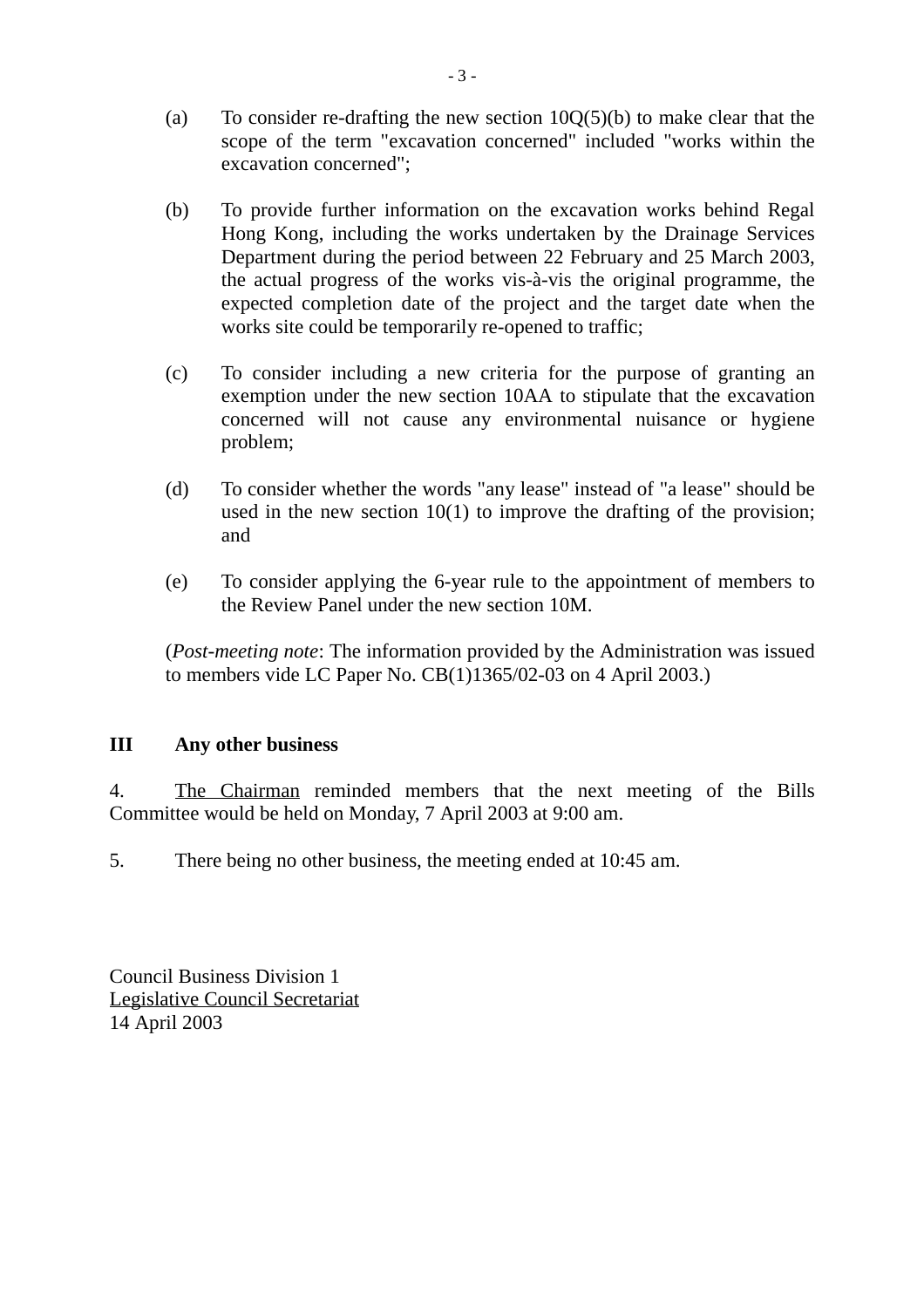## **Proceedings of the meeting of the Bills Committee on Land (Miscellaneous Provisions) (Amendment) Bill 2002 Tuesday, 1 April 2003, at 9:00 am in Conference Room B of the Legislative Council Building**

| <b>Time</b>   | <b>Speaker</b>                                     | Subject(s)                                                                   | <b>Action</b>            |  |
|---------------|----------------------------------------------------|------------------------------------------------------------------------------|--------------------------|--|
| <b>Marker</b> |                                                    |                                                                              | required                 |  |
|               | Agenda Item I - Confirmation of minutes of meeting |                                                                              |                          |  |
| 000000-000029 | Chairman                                           | - Confirmation of minutes of meeting                                         |                          |  |
|               |                                                    | held on 18 March 2003                                                        |                          |  |
|               | Agenda Item II - Meeting with the Administration   |                                                                              |                          |  |
| 000030-000303 | Chairman                                           | - Submission<br>from<br>New<br>World                                         |                          |  |
|               | Admin                                              | Telecommunications Limited and the<br>Admin's response                       |                          |  |
| 000304-001553 | Chairman                                           | - Submission<br>from<br>the<br>HongKong                                      | Admin to provide the     |  |
|               | Admin                                              | Electric Co Ltd and the Admin's                                              | information<br>as<br>per |  |
|               | Ir Dr Raymond HO                                   | response                                                                     | paragraph 3(a)           |  |
|               | Mr Abraham SHEK                                    | - Definition of "competent person" and                                       |                          |  |
|               | Ms Emily LAU                                       | meaning of the term "excavation                                              |                          |  |
|               |                                                    | concerned" under the proposed new<br>section $10Q(5)(b)$                     |                          |  |
| 001554-001850 | Chairman                                           | - Briefing by the Admin on LC Paper No.                                      |                          |  |
|               | Admin                                              | $CB(1)1205/02-03(01)$                                                        |                          |  |
|               | Ms Emily LAU                                       | - Offences committed by a member of the                                      |                          |  |
|               |                                                    | Panel/Review<br>Review<br>Board<br>for                                       |                          |  |
|               |                                                    | intentionally concealed<br>an interest                                       |                          |  |
|               |                                                    | relevant to a particular subject under<br>review by the Review Board and the |                          |  |
|               |                                                    | Admin's responsibility to convey such                                        |                          |  |
|               |                                                    | information to appointees of the Review                                      |                          |  |
|               |                                                    | Panel/Review Board                                                           |                          |  |
| 001851-004124 | Admin                                              | - Work progress on the excavation works                                      | Admin to provide the     |  |
|               | Ms Emily LAU                                       | behind Regal Hong Kong and delay due                                         | information<br>as<br>per |  |
|               | Chairman<br>Ms Miriam LAU                          | to water main diversion works<br>- Measures to reduce traffic congestion     | paragraph 3(b)           |  |
|               | Mr IP Kwok-him                                     | caused by road excavation works                                              |                          |  |
|               | Mr Abraham SHEK                                    | including, temporarily re-opening of                                         |                          |  |
|               |                                                    | work sites for traffics and enforcement                                      |                          |  |
|               |                                                    | action taken/to be taken by the Admin                                        |                          |  |
|               |                                                    | to ensure that improvement measures                                          |                          |  |
|               |                                                    | would be implemented                                                         |                          |  |
|               |                                                    | - Composition of Traffic Management<br>Liaison Group and its role to monitor |                          |  |
|               |                                                    | and reduce traffic disturbance caused by                                     |                          |  |
|               |                                                    | road excavation works                                                        |                          |  |
| 004125-004715 | Chairman                                           | - Brief introduction on papers provided                                      |                          |  |
|               | Admin                                              | by the Admin for the meeting and the                                         |                          |  |
|               | Clerk                                              | marked-up copy of Committee Stage                                            |                          |  |
|               | Mr IP Kwok-him<br>ALA5                             | amendments (CSAs) of the Bill dated<br>31 March 2003 prepared by the LegCo   |                          |  |
|               | Ms Emily LAU                                       | Secretariat                                                                  |                          |  |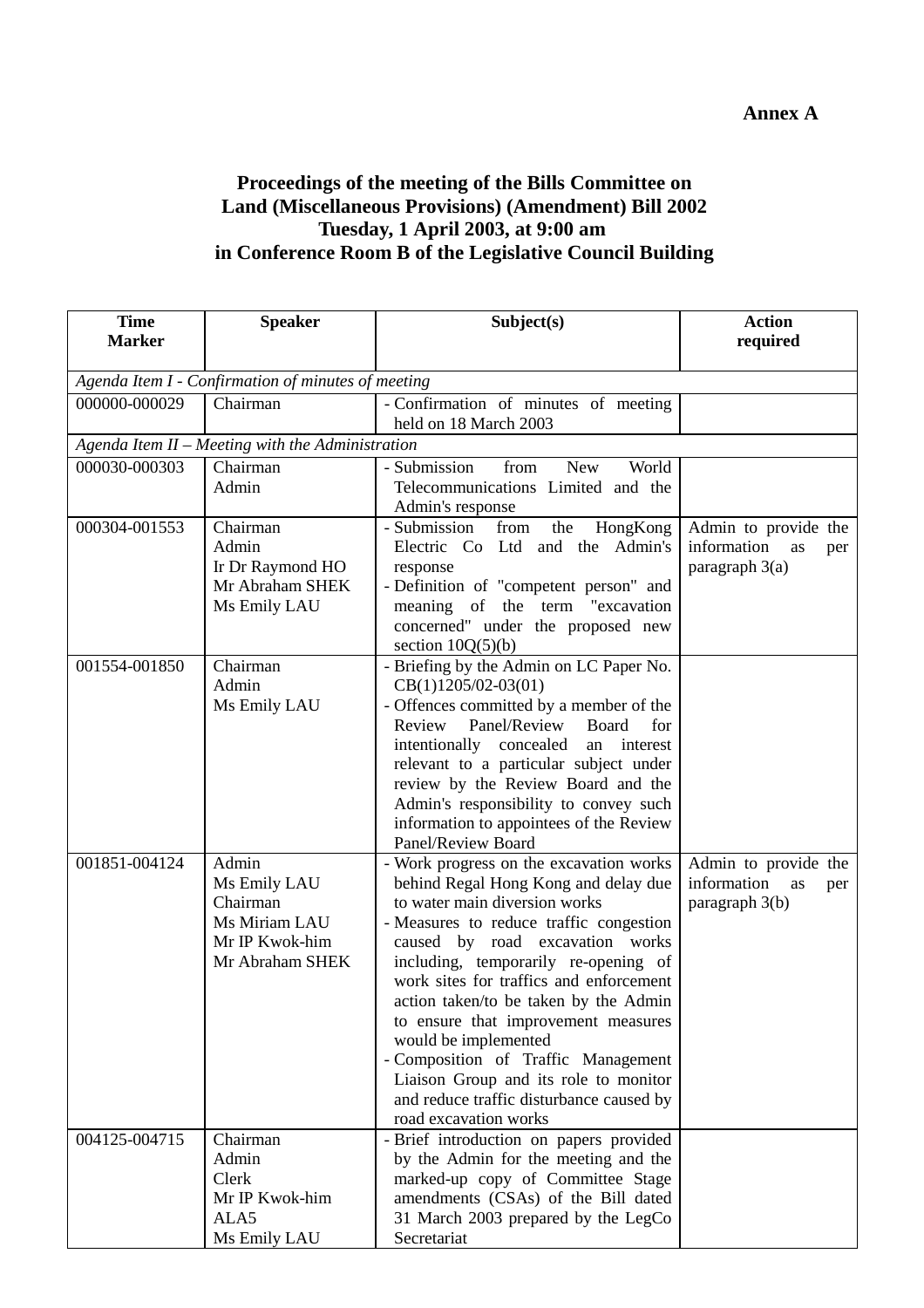| <b>Time</b><br><b>Marker</b> | <b>Speaker</b>                                                               | Subject(s)                                                                                                                                                                                                                                                                                                                                                                       | <b>Action</b><br>required                                            |
|------------------------------|------------------------------------------------------------------------------|----------------------------------------------------------------------------------------------------------------------------------------------------------------------------------------------------------------------------------------------------------------------------------------------------------------------------------------------------------------------------------|----------------------------------------------------------------------|
| 004716-005108                | Admin<br>Chairman                                                            | - Briefing by the Admin on LC Paper No.<br>$CB(1)1247/02-03(01)$<br>- Revised CSAs to the new section $10(1)$<br>on control of excavations in unleased<br>land                                                                                                                                                                                                                   |                                                                      |
| 005109-005254                | Admin<br>Chairman                                                            | - Revised CSAs to the new section<br>$10A(4)(b)$ to simplify the procedure for<br>extension due<br>EP<br>to<br>unforseen<br>difficulties in respect of works on<br>unleased land under the jurisdiction of<br>the Director of Lands (D of Lands)                                                                                                                                 |                                                                      |
| 005255-005558                | Chairman<br>Admin<br>Mr IP Kwok-him<br>Ms Emily LAU                          | - Revised CSAs to the new section 10AA<br>to exempt minor work on unleased<br>lands other than a street from the EP<br>requirement<br>- Definition of "minor work" and factors<br>to be considered by D of Lands in<br>approving the exemption including,<br>impact on environment or hygiene                                                                                    | Admin to provide the<br>information as<br>per<br>paragraph $3(c)$    |
| 005559-005700                | Admin<br>Ms Emily LAU<br>Chairman                                            | - Revised CSAs to the new section 10K<br>on the refund of daily fees paid by<br>permittees due to early completion of<br>works                                                                                                                                                                                                                                                   |                                                                      |
| 005701-005957                | Admin<br>Chairman<br>Mr IP Kwok-him                                          | - Revised CSAs to the new section<br>$10L(1)$ and $10L(2)$ to specify the<br>ranking of public officers delegated by<br>the Authority to make a review of<br>assessment<br>- Revised CSAs to modify the change of<br>the role of the Director of Highways<br>in the Review Board under the new<br>section 10L and consultation with the<br>industry on the proposed modification |                                                                      |
| 005958-010041                | Admin<br>Chairman<br>Ms Emily LAU                                            | - Revised CSAs on the Review Board and<br>Review Panel under the new sections<br>10M,10N and 10NA                                                                                                                                                                                                                                                                                |                                                                      |
| 010042-010557                | Admin<br>Chairman<br>Ms Emily LAU<br>Ms Miriam LAU                           | - A new section 10OA to deal with the<br>requirement of reinstatement of the<br>unleased land after excavation made<br>under a lease or licence approved by D<br>of Lands<br>- Coordination on road excavation works<br>undertaken by permittees for work sites<br>in close proximity and reinstatement of<br>unleased land after excavation works by<br>the Highways Department |                                                                      |
| 010558-012006                | Admin<br>Ms Emily LAU<br>Chairman<br>Ms Miriam LAU<br>ALA5<br>Mr Albert CHAN | - Briefing by the Admin on the Annex<br>attached<br>to<br>LC<br>Paper<br>No.<br>$CB(1)1205/02-03(01)$<br>- Drafting of the revised new section<br>$10(1)$ on control of excavation in<br>unleased land and improvement to the<br>drafting of the provision by using the<br>words "any lease" instead of "a lease" in<br>subsection (1) to make clear the scope                   | Admin to provide the<br>information<br>as<br>per<br>paragraph $3(d)$ |